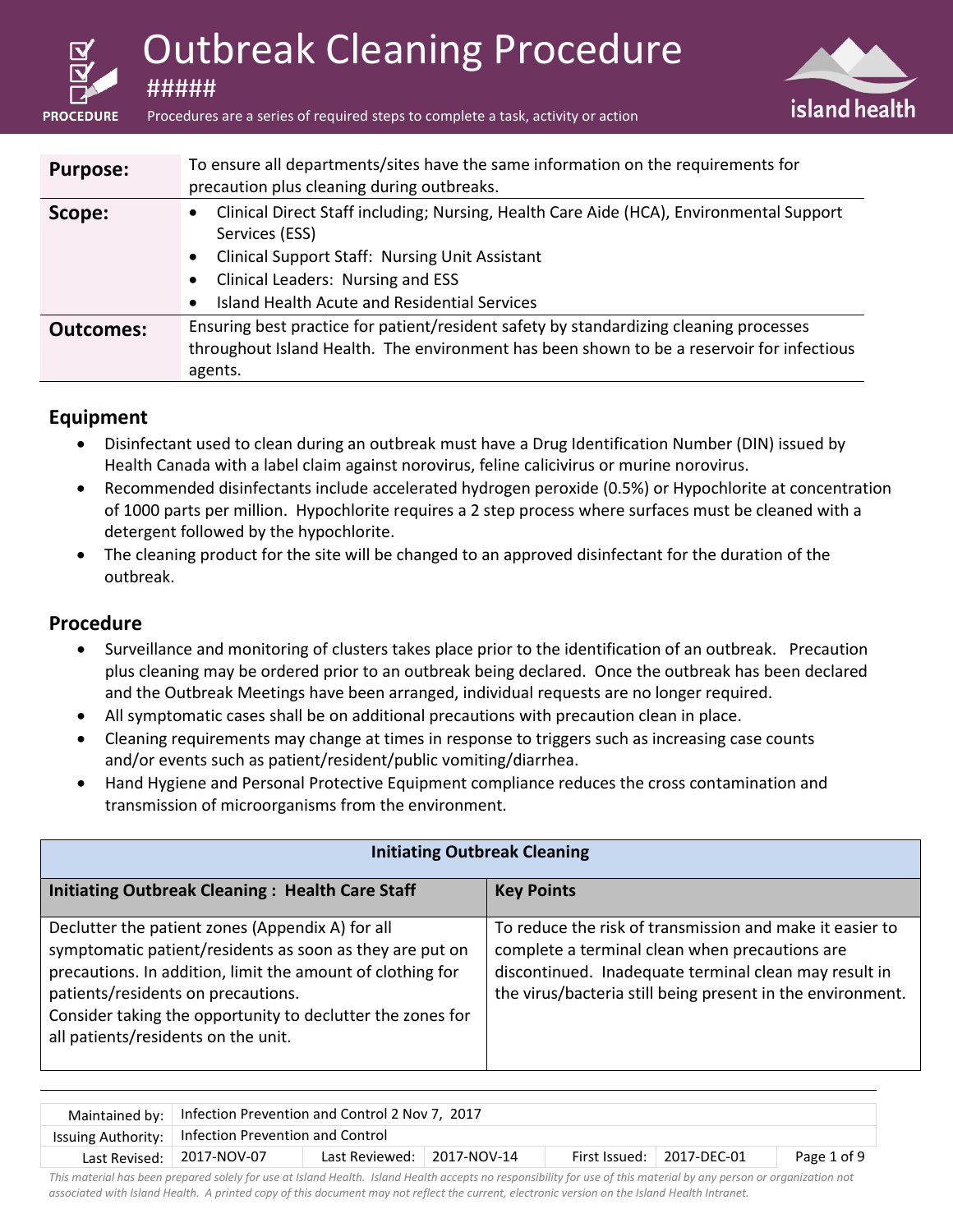# |####### | Outbreak Cleaning Procedure



| <b>Initiating Outbreak Cleaning: Health Care Staff</b>                                                                                                                                                                                                                                                                                                             | <b>Key Points</b>                                                                                                                                                                                                                                                                                                                                                                                |
|--------------------------------------------------------------------------------------------------------------------------------------------------------------------------------------------------------------------------------------------------------------------------------------------------------------------------------------------------------------------|--------------------------------------------------------------------------------------------------------------------------------------------------------------------------------------------------------------------------------------------------------------------------------------------------------------------------------------------------------------------------------------------------|
| Ensure all horizontal surfaces are clear for cleaning.                                                                                                                                                                                                                                                                                                             | Housekeeping will only clean horizontal surfaces if they<br>are free of items.                                                                                                                                                                                                                                                                                                                   |
| At the onset of the outbreak the hallways are to be free of<br>all equipment and clutter.                                                                                                                                                                                                                                                                          | All equipment should be removed off the unit if it is not<br>required.<br>For sites that have equipment depots, ensure all<br>$\bullet$                                                                                                                                                                                                                                                          |
| Remove all clean equipment from the hallway and place in<br>a designated clean area. Only remove equipment that has<br>a clean tag placed by housekeeping.                                                                                                                                                                                                         | appropriate equipment is returned.<br>For sites that do not have an equipment depot,<br>$\bullet$<br>consider dedicating a room for the storage of clean<br>equipment. e.g. kitchen, family room.                                                                                                                                                                                                |
| Prepare the tub room for a terminal clean. Remove all<br>excess linen, supplies and equipment from communal tub<br>rooms.                                                                                                                                                                                                                                          | There should be no more than one shift worth of linen<br>stocked in the tub room. There should be no shared<br>personal care products in the tub room including lotions<br>and shampoo.                                                                                                                                                                                                          |
| Ensure unit linen is covered with a plastic cover or behind<br>closed doors in a designated area.                                                                                                                                                                                                                                                                  | Covers protect the clean linen from potential cross<br>contamination by residents/staff and family.                                                                                                                                                                                                                                                                                              |
| <b>Additional Cleaning for Gastrointestinal:</b><br><b>Health Care Staff</b>                                                                                                                                                                                                                                                                                       | <b>Key Points</b>                                                                                                                                                                                                                                                                                                                                                                                |
| If there is a laundry room on the unit, declutter and<br>remove excess supplies for the duration of the outbreak.                                                                                                                                                                                                                                                  | Separation of laundry is not required if laundry is done<br>by a central laundry.                                                                                                                                                                                                                                                                                                                |
| For those sites with non-commercial unit washing<br>machines, consider dedicating one laundry room for<br>patients/residents on precautions and one for those not<br>on precautions.                                                                                                                                                                               | There is potential for contamination of the unit laundry<br>rooms during an outbreak.                                                                                                                                                                                                                                                                                                            |
| If there are not two laundry rooms available please do the<br>laundry for the asymptomatic patient/resident first<br>followed by the laundry for the symptomatic<br>patient/resident. Machine wash items choosing the<br>longest cycle with hot water and machine dry them on the<br>hottest cycle.<br>Disinfect the exterior of the washing machine after use. If | Sample disinfection for the interior of the washing<br>machine: The machine must be empty:<br>Add $1/2 - 1$ cup of liquid bleach the washing<br>$\bullet$<br>machine and run on hot for the longest cycle.<br>Add an extra rinse cycle. This will reduce the risk<br>of cross contamination.<br>Put a clean damp towel and run the dryer on<br>high for 90 minutes (optional). This will protect |
| possible, consider disinfecting the interior of the washer<br>after washing is complete.                                                                                                                                                                                                                                                                           | the dryer from "burning out".                                                                                                                                                                                                                                                                                                                                                                    |

| Maintained by:   Infection Prevention and Control     |                                     |  |  |                                   |             |
|-------------------------------------------------------|-------------------------------------|--|--|-----------------------------------|-------------|
| Issuing Authority:   Infection Prevention and Control |                                     |  |  |                                   |             |
| Last Revised: 2017-NOV-24                             | Last Reviewed: $\vert$ 2017-NOV--24 |  |  | First Issued: $\vert$ 2017-DEC-01 | Page 2 of 9 |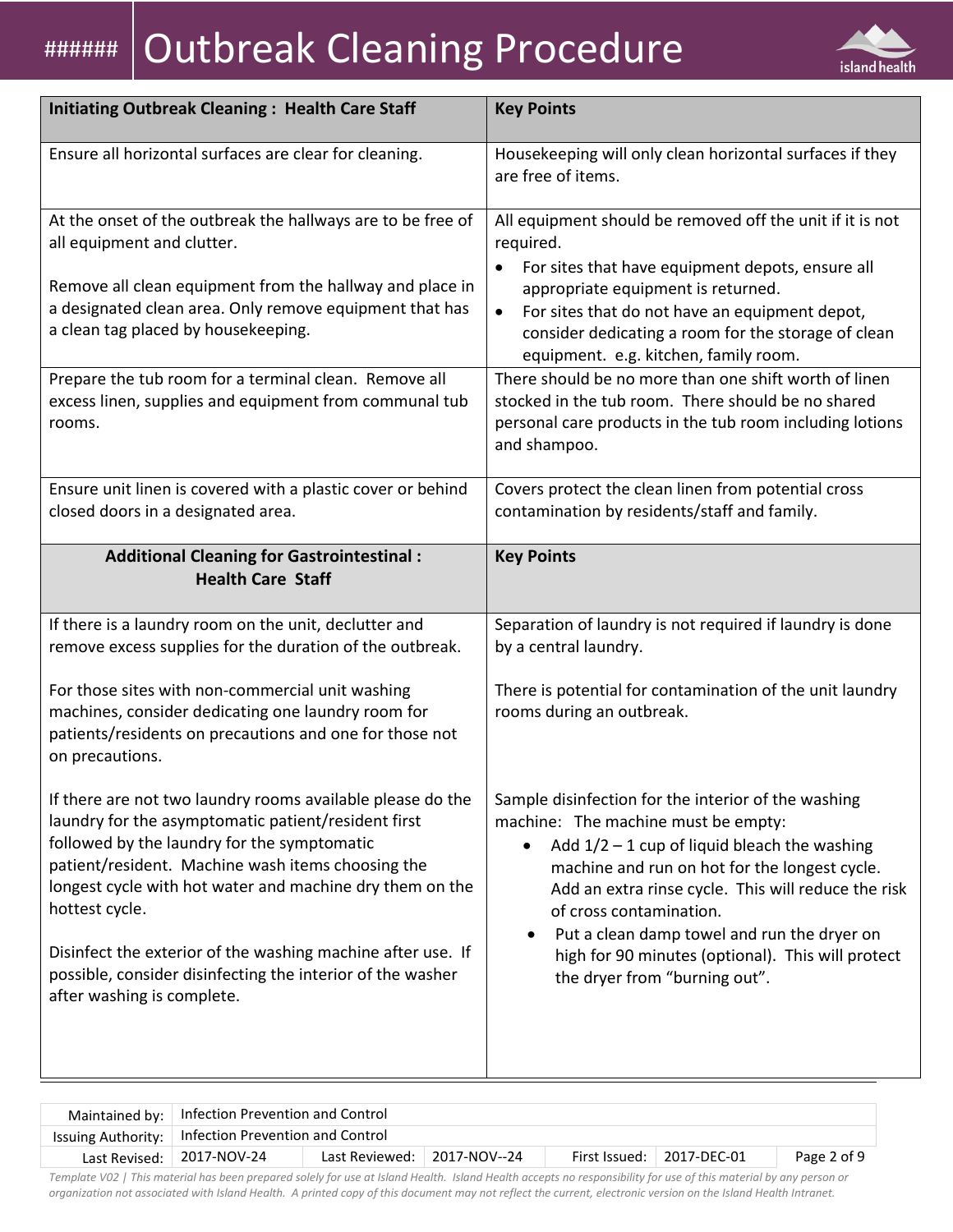# **####### Outbreak Cleaning Procedure**



| <b>Initiating Outbreak Cleaning: Housekeeping Staff</b>                                                                                                                                                                                                                                                                                                                                                                                                                                                                                                                                                                                                                                                                               | <b>Key Points</b>                                                                                                                                                                                                                                                                                                                                                                                                             |
|---------------------------------------------------------------------------------------------------------------------------------------------------------------------------------------------------------------------------------------------------------------------------------------------------------------------------------------------------------------------------------------------------------------------------------------------------------------------------------------------------------------------------------------------------------------------------------------------------------------------------------------------------------------------------------------------------------------------------------------|-------------------------------------------------------------------------------------------------------------------------------------------------------------------------------------------------------------------------------------------------------------------------------------------------------------------------------------------------------------------------------------------------------------------------------|
| All cleaning on the unit shall be with a disinfectant if not<br>already used.                                                                                                                                                                                                                                                                                                                                                                                                                                                                                                                                                                                                                                                         | Bacteria and viruses are generally located on<br>environmental surfaces exposed to hand contact. See<br>appendix B.                                                                                                                                                                                                                                                                                                           |
| Minimum twice daily cleaning/disinfection of high touch<br>surfaces. The second clean/disinfect should occur later in<br>the shift approximately 6-8 hours later.<br>Twice Daily Cleaning of Public areas including:<br>Patient Zone including washroom<br>Public/Staff Washrooms<br>$\bullet$<br><b>Nursing station</b><br>$\bullet$<br>Handrails<br>$\bullet$<br>Communal dining rooms<br>$\bullet$<br>Public lounges<br>$\bullet$<br>One time cleaning to include:<br>Shared equipment/carts in the hallway<br>Terminal clean of the Tub Room and all contents of<br>$\bullet$<br>the tub room (chair, lift, etc.)<br>Additional cleaning may be requested. This cleaning may<br>include onetime cleans of patient/staff kitchens, | Remove all equipment from the hallways where possible<br>and store in the designated storage area away from<br>hallway during an outbreak.<br>All equipment must be cleaned and tagged before being<br>removed from the affected area.                                                                                                                                                                                        |
| workstations on wheels or transport items.                                                                                                                                                                                                                                                                                                                                                                                                                                                                                                                                                                                                                                                                                            |                                                                                                                                                                                                                                                                                                                                                                                                                               |
| If the kitchen is to remain open daily cleaning is to take<br>place (Appendix C).                                                                                                                                                                                                                                                                                                                                                                                                                                                                                                                                                                                                                                                     | If kitchen is left open then clean the following :<br>Countertops/all hard surfaces, food contact surfaces,<br>table/chairs, doorknobs, light switches, paper towel<br>dispensers, floors, salt/pepper shakers/condiments and<br>holders, table tops, garbage receptacles. Replace<br>condiments with single use if at all possible (e.g. Salt and<br>Pepper). (Appendix C).                                                  |
| Twice daily cleaning to be completed for all<br>patient/resident zones on additional precautions.<br>Rooms that are not on precautions will be cleaned prior to<br>the rooms on additional precautions.                                                                                                                                                                                                                                                                                                                                                                                                                                                                                                                               | Cleaning should focus on environmental surfaces<br>exposed to hand contact which have a higher frequency<br>of contamination than other sites. Cleaning includes;<br>door handles, bedrails, light switches, sink faucets and<br>handles, paper towel/soap dispensers, mounted grab<br>bars, toilet, remote controls telephone, over bed table,<br>bed side table, call light controls, medical equipment<br>such as IV pump. |

| Maintained by:   Infection Prevention and Control     |                             |  |                                   |             |
|-------------------------------------------------------|-----------------------------|--|-----------------------------------|-------------|
| Issuing Authority:   Infection Prevention and Control |                             |  |                                   |             |
| Last Revised:   2017-NOV-24                           | Last Reviewed: 2017-NOV--24 |  | First Issued: $\vert$ 2017-DEC-01 | Page 3 of 9 |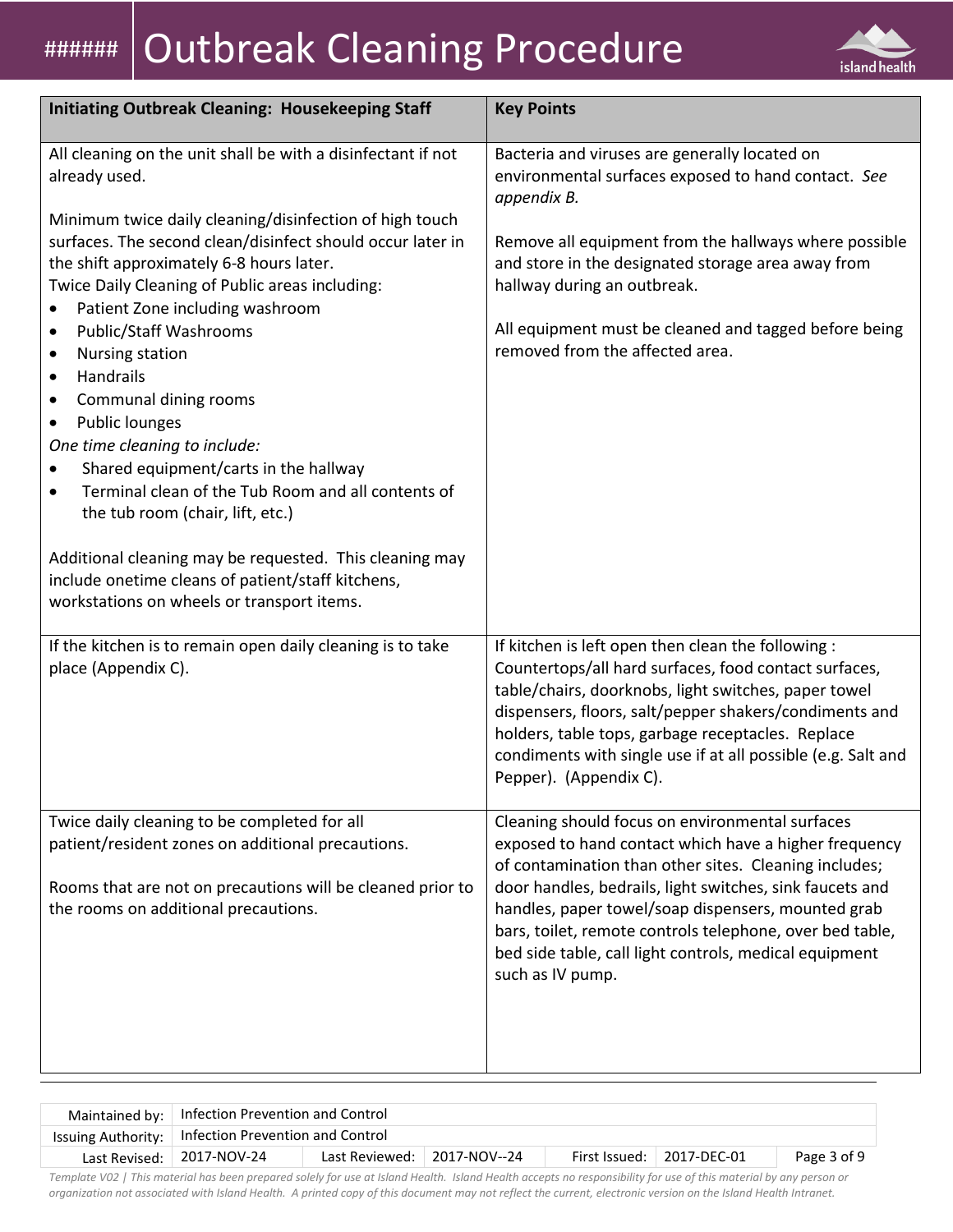

| <b>Initiating Outbreak Cleaning: Housekeeping Staff</b>                                                     | <b>Key Points</b>                                                                                                                                                                                                      |
|-------------------------------------------------------------------------------------------------------------|------------------------------------------------------------------------------------------------------------------------------------------------------------------------------------------------------------------------|
|                                                                                                             | Cleaning a patient/resident room also includes the<br>bathroom used by the individual and the area inside the<br>patient/resident zone, including all items and equipment<br>(wheelchair/walker) used in his/her care. |
|                                                                                                             | In mental health, long term care and paediatrics the<br>patient environment includes shared space such as<br>dining areas/group rooms.                                                                                 |
| <b>Additional Cleaning for Gastrointestinal:</b>                                                            | <b>Key Points</b>                                                                                                                                                                                                      |
| <b>Housekeeping Staff/Food Services</b>                                                                     |                                                                                                                                                                                                                        |
| Staff Lounge including all horizontal surfaces.                                                             | The request for refrigerator cleaning will be listed on the<br>requisition for confirmed outbreaks and clusters. One                                                                                                   |
| Refrigerators:                                                                                              | time request at the onset of the outbreak to eliminate a                                                                                                                                                               |
| The refrigerator needs to have all contents emptied so it<br>can be cleaned inside and out.                 | potential source of infection.                                                                                                                                                                                         |
| All open items must be discarded.<br>All closed items must be wiped clean                                   |                                                                                                                                                                                                                        |
| Patient/Resident Refrigerators:                                                                             | If cost prohibitive to replace all multiuse containers, the                                                                                                                                                            |
| Food Services are responsible to discard all multiuse<br>containers and replace with single use containers. | fridge must have a lock or be in a locked room after<br>cleaning that cannot be accessed by family or residents.                                                                                                       |
| Bedpan washers are to be inspected and cleaned on a                                                         | Routine clean for the exterior by housekeeping                                                                                                                                                                         |
| daily basis.                                                                                                | Site to determine process for cleaning the interior at the<br>first day of outbreak if a process is not already in place.                                                                                              |
| Clean carpets with detergent then steam clean for > 158                                                     | Dry vacuuming of carpets is discouraged as vacuuming                                                                                                                                                                   |
| degree F for 5 minutes or 212 F for 1 minute.                                                               | can re-suspend particles in the air.                                                                                                                                                                                   |

## **Additional Cleaning and Activity Required Prior to Declaring the Outbreak Over**

| <b>Activity/Clean</b>                                | <b>Key Points</b>                                     |
|------------------------------------------------------|-------------------------------------------------------|
| Tub Bathing of Patient/Residents:                    | Exceptions can be made for bathing on an individual   |
| • No restriction on bathing non-affected             | basis. A bed bath may not be acceptable for all       |
| patients/residents.                                  | patients/residents.                                   |
| Affected patients/residents that are now             |                                                       |
| asymptomatic can be bathed on the day their          | Affected patients/residents on precautions can be     |
| additional precautions are discontinued.             | bathed prior to the final clean of the tub room       |
| The tub room should be terminally cleaned following. | otherwise a terminal clean would be required prior to |
|                                                      | bathing another patient/resident.                     |

| Maintained by:   Infection Prevention and Control     |                |              |                                   |             |
|-------------------------------------------------------|----------------|--------------|-----------------------------------|-------------|
| Issuing Authority:   Infection Prevention and Control |                |              |                                   |             |
| Last Revised:   2017-NOV-24                           | Last Reviewed: | 2017-NOV--24 | First Issued: $\vert$ 2017-DEC-01 | Page 4 of 9 |
|                                                       |                | .            |                                   |             |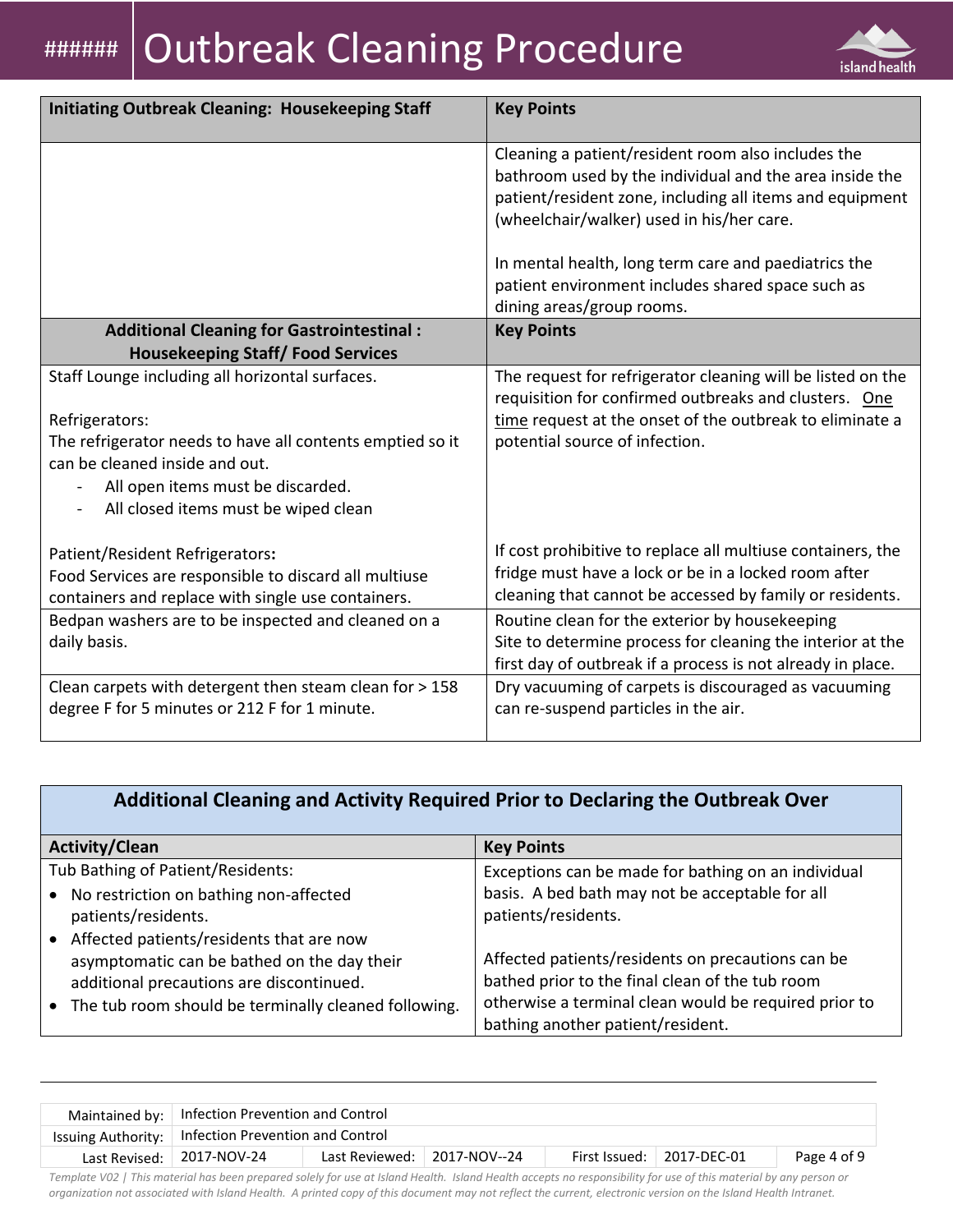

## **Additional Cleaning and Activity Required Prior to Declaring the Outbreak Over:**

| <b>Activity/Clean</b>                                                                                                                       | <b>Key Points</b>                                                                                                                                                                                                  |
|---------------------------------------------------------------------------------------------------------------------------------------------|--------------------------------------------------------------------------------------------------------------------------------------------------------------------------------------------------------------------|
| Final terminal clean of the tub room including tub<br>equipment.                                                                            | To be ordered once new cases are no longer being<br>identified.                                                                                                                                                    |
| Final terminal clean Kitchen area. This applies even<br>though the kitchen may have been closed and tray<br>service may have been provided. | If the kitchen is closed to patients/residents but staff<br>still have access an additional terminal clean prior to<br>opening is required.                                                                        |
| Terminal clean of all recreation/ OT/PT rooms.                                                                                              | One time clean. May be cleaned as soon as possible<br>after closure of the rooms during the outbreak. These<br>rooms are generally closed during outbreaks to reduce<br>the amount of areas that are contaminated. |
| Terminal clean of laundry room.                                                                                                             | A terminal clean must be completed regardless of<br>whether the room was designated for symptomatic or<br>asymptomatic patients/residents as it is considered part<br>of the shared environment.                   |
| Workstations on wheels, transport items, stored<br>equipment.                                                                               | It may be deemed necessary to clean these items as per<br>Infection Prevention and Control (IPAC)<br>recommendations.                                                                                              |

| <b>Final Terminal Cleans required at End of Outbreak:</b> |                                                        |  |  |  |
|-----------------------------------------------------------|--------------------------------------------------------|--|--|--|
| Cleaning that must be complete before reopening the       | <b>Key Points</b>                                      |  |  |  |
| unit                                                      |                                                        |  |  |  |
| Final high touch including patient lounges/dining         | Even if the dining room was closed, staff may have had |  |  |  |
| room/nurses station.                                      | access.                                                |  |  |  |
|                                                           |                                                        |  |  |  |
| <b>Additional Cleaning for Gastrointestinal</b>           |                                                        |  |  |  |
| Clean walls of all public hallways/spaces.                | Spaces that were not cleaned by terminal clean.        |  |  |  |
|                                                           |                                                        |  |  |  |

#### **3.0 Definitions**

- **Cluster:** A grouping of cases of a disease within a specific time frame and geographic location suggesting a possible association between the cases with respect to transmission.
- **Discharge Clean:** The cleaning that occurs when a patient/resident/client is discharged and has not been on any additional precautions. Cleaning products include Quaternary ammonium disinfectant and neutral detergent.
- **Disinfectant:** A product that is used on surfaces of inanimate objects which results in disinfection.

| Maintained by:   Infection Prevention and Control                                                            |                                                       |  |  |  |  |  |
|--------------------------------------------------------------------------------------------------------------|-------------------------------------------------------|--|--|--|--|--|
|                                                                                                              | Issuing Authority:   Infection Prevention and Control |  |  |  |  |  |
| Last Reviewed: 2017-NOV--24<br>First Issued: $\vert$ 2017-DEC-01<br>Last Revised: 2017-NOV-24<br>Page 5 of 9 |                                                       |  |  |  |  |  |
|                                                                                                              |                                                       |  |  |  |  |  |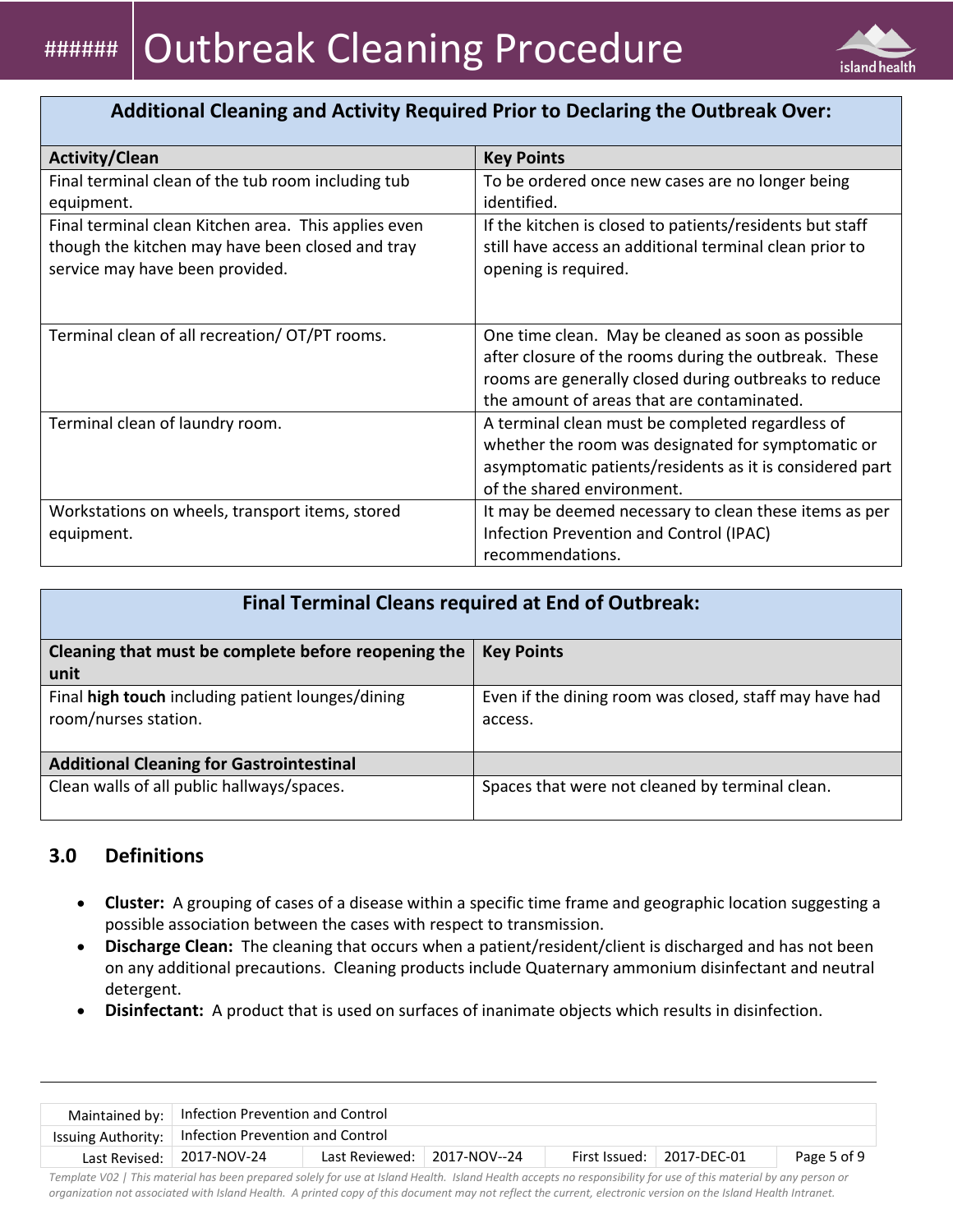# **Outbreak Cleaning Procedure**



#### **3.0 Definitions Cont'd**

- **Health Care Provider**: Health Care Provider Individual providing or supporting health care services that will bring them into contact with patients/clients/ residents. This includes, but is not limited to: emergency service providers, physicians, dentists, chiropractors, nurses, podiatrists, respiratory therapists and other allied health professionals, students, support services (e.g. housekeeping, dietary, maintenance, hairdressers), and volunteers.
- **High Touch Surfaces**: Surfaces that have frequent contact with hands. Examples include, but are not limited to doorknobs, call bells, bedrails, overbed tables, light switches, wall areas around the toilet, and edges of privacy curtains.
- **Patient/Resident Zone:** send Appendix A: The immediate space around a client/patient/resident that may be touched by the client/patient/resident and may also be touched by the health care provider when providing care. The client/patient/resident environment includes equipment, medical devices, furniture (e.g., bed, chair, and bedside table), telephone, privacy curtains, personal belongings (e.g., clothes, books) and the bathroom that the client/patient/resident uses. In a multi-bed room, the client/patient/resident environment is the area inside the individual's curtain. In an ambulatory setting, the client/patient/resident environment is the area that may come into contact with the client/patient/resident within their cubicle. In a nursery/neonatal setting, the patient environment is the isolette or bassinet and equipment outside the isolette/bassinet that is used for the infant.
- **Precaution Clean:** For all rooms/bed spaces where patients/residents/clients are on additional precautions (Contact, Droplet, Airborne). This clean requests the use of Accelerated Hydrogen Peroxide disinfectant. The clean will follow the Housekeeping checklist form.
- **Precaution Plus Clean**: At the written request of an ICP when additional cleaning is required for Outbreaks, Internal Alerts or Cluster of significant organisms, confirmed CPO in acute care only. Cleaning per unit:
	- o Twice Daily cleaning/disinfection followed later in the shift approximately 6-8 hours later. The cleaning product is accelerated hydrogen peroxide. Cleaning includes:
	- $\circ$  High touch areas on the unit (inclusive of hallways, nursing station, dirty utility room, nourishment stations)
	- o Public/Staff Washrooms
	- o Handrails
	- o Communal dining rooms
	- o Public lounges
	- $\circ$  The affected patient/resident zones who are on additional precautions
	- $\circ$  Daily cleaning/disinfection (Once daily cleaning) include all shared equipment/carts in use
- **Terminal Clean**: The cleaning that occurs when a patient/resident/client is on precautions and:
	- o Precautions are discontinued or;
	- o The patient/resident/client is discharged or transferred to another unit, bed or facility
	- o This clean will follow the Housekeeping [Checklist f](https://intranet.viha.ca/departments/infection_prevention/Documents/Quick%20Reference/housekeeping_checklist.pdf)orm using Accelerated Hydrogen Peroxide and includes a curtain change.
	- $\circ$  If the equipment is in the room, it must remain there until appropriately cleaned. The equipment will be tagged "clean" and stored in the appropriate designated "Clean" area. Remove and put in general guideline

| Maintained by:   Infection Prevention and Control                                                             |                                                       |  |  |                                                                                                                                                                                                                                  |  |  |
|---------------------------------------------------------------------------------------------------------------|-------------------------------------------------------|--|--|----------------------------------------------------------------------------------------------------------------------------------------------------------------------------------------------------------------------------------|--|--|
|                                                                                                               | Issuing Authority:   Infection Prevention and Control |  |  |                                                                                                                                                                                                                                  |  |  |
| Last Reviewed: $\vert$ 2017-NOV--24<br>First Issued: $\vert$ 2017-DEC-01<br>Last Revised: $\vert$ 2017-NOV-24 |                                                       |  |  |                                                                                                                                                                                                                                  |  |  |
|                                                                                                               |                                                       |  |  | $\cdots$ . The contract of the contract of the contract of the contract of the contract of the contract of the contract of the contract of the contract of the contract of the contract of the contract of the contract of the c |  |  |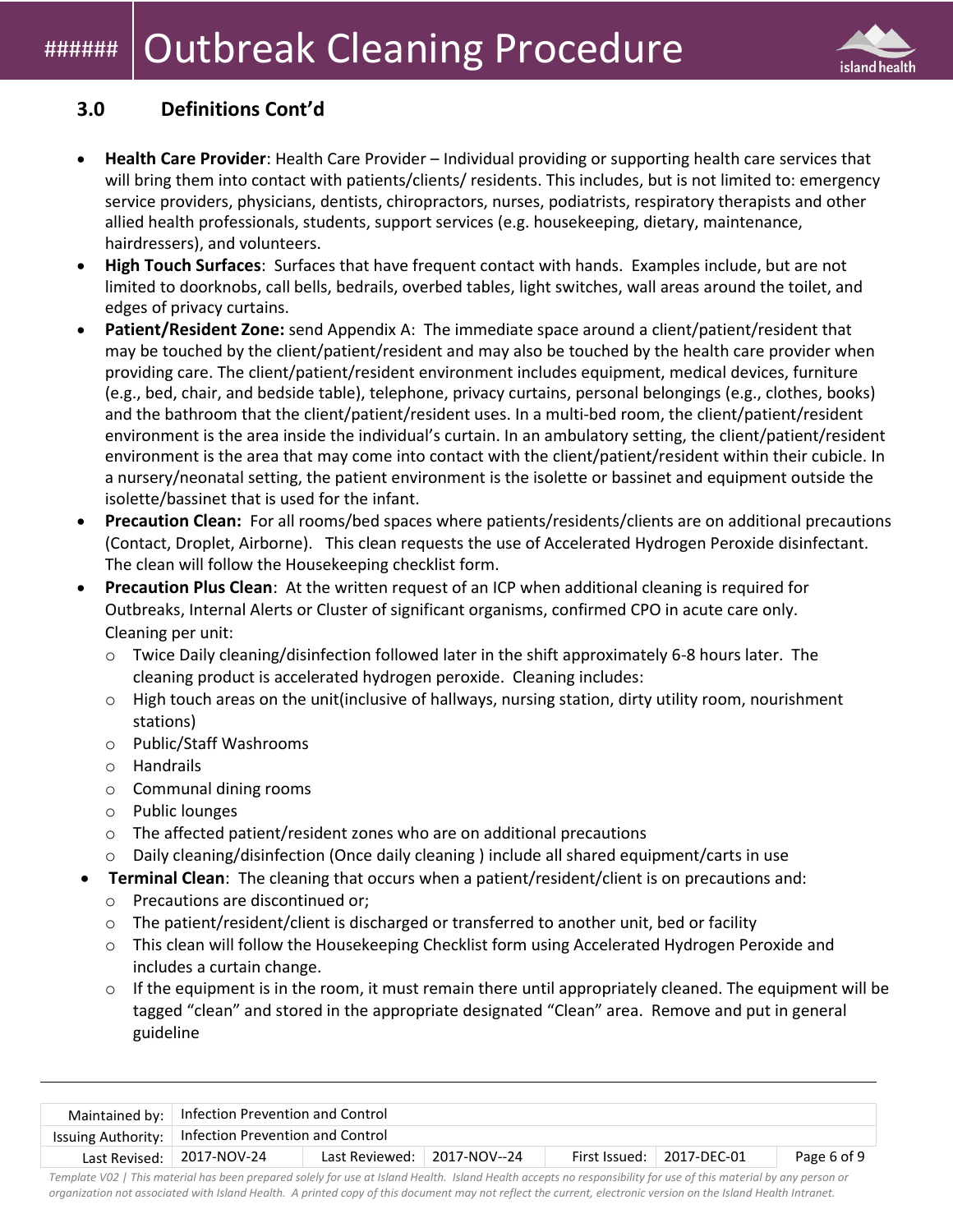# **Outbreak Cleaning Procedure**



#### **4.0 Related Island Health Standards**

- Island Health Infection Prevention and Control Reference Guide.
- Memorandum. 2015. [Recent changes to Managing Antibiotic Resistant Organisms in Residential Care](https://intranet.viha.ca/departments/infection_prevention/Documents/ARO%20Admission/Jan192015RecentChangesToManagingARO.pdf)  [Settings.](https://intranet.viha.ca/departments/infection_prevention/Documents/ARO%20Admission/Jan192015RecentChangesToManagingARO.pdf)
- General Support Services. 2016. Standard Operating Procedure Terminal Clean-(Precaution Discharge)

#### **5.0 References**

- PICNet. 2015. [Toolkit for the Management of Carbapenemase Producing Organisms.](https://www.picnet.ca/wp-content/uploads/PICNet-CPO-Toolkit-2015.pdf)
- Alberta Health Services. Guidelines for Outbreak Prevention, Control and Management in Supportive Living and Home Living Sites. October. 2013. Retrieved November 24, 2017. http://www.albertahealthservices.ca/assets/healthinfo/Diseases/hi-dis-flu-care-and-treat-guidelines.pdf
- Cleaning and Disinfecting During and Outbreak. Retrieved Oct 13, 2017: [http://www.fightbac.org/wp](http://www.fightbac.org/wp-content/uploads/2017/06/Cleaning_and_Disinfecting_During_an_Outbreak.pdf)[content/uploads/2017/06/Cleaning\\_and\\_Disinfecting\\_During\\_an\\_Outbreak.pdf](http://www.fightbac.org/wp-content/uploads/2017/06/Cleaning_and_Disinfecting_During_an_Outbreak.pdf)
- Ministry of Health. New Zealand. 2009. Guidelines for the Management of Norovirus Outbreaks in Hospitals and Elderly Care Institutions. Retrieved Oct 13, 2017: [http://www.health.govt.nz/system/files/documents/publications/guidelines-management-norovirus\\_0.pdf.](http://www.health.govt.nz/system/files/documents/publications/guidelines-management-norovirus_0.pdf)
- PICNet. 2016. British Columbia Best Practices for Environmental cleaning for Prevention and Control of Infections in All Health Care Settings and Programs. Retrieved from: [https://www.picnet.ca/wp-content/uploads/British-Columbia-Best-Practices-for-Environmental-Cleaning](https://www.picnet.ca/wp-content/uploads/British-Columbia-Best-Practices-for-Environmental-Cleaning-for-Prevention-and-Control-of-Infections-in-All-Healthcare-Settings-and-Programs.pdf)[for-Prevention-and-Control-of-Infections-in-All-Healthcare-Settings-and-Programs.pdf](https://www.picnet.ca/wp-content/uploads/British-Columbia-Best-Practices-for-Environmental-Cleaning-for-Prevention-and-Control-of-Infections-in-All-Healthcare-Settings-and-Programs.pdf)

#### **6.0 Resources**

- Carling, Philip. 2013. Methods for assessing the adequacy of practice and improving room disinfection. American Journal of Infection Control.
- Havill, Nancy. 2013. Best practices in disinfection of noncritical surfaces in the health care setting: creating a bundle for success. American Journal Of infection Control.
- Vessel Sanitation Program. 2011 Operations Manual. CDC.
- Infection Control Today. 2013. [Soft Surface Contamination.](http://www.infectioncontroltoday.com/~/media/Files/Medical/Ebooks/2013/08/08-13ICT-antimicrobial-textiles-secure.pdf)
- Otter Jonathan, Yezli Saber, Salkeld James, French Gary. 2013. Evidence that contaminated surfaces contribute to the transmission of hospital pathogens and an overview of strategies to address contaminated surfaces in hospital settings. American Journal of Infection Control. 41.
- Alberta Health Services. 2017. Gastrointestinal Illness Outbreaks: Information for Summer Camps. Retrieved November 10, 2017. [http://www.albertahealthservices.ca/assets/info/hp/phys/cen/if-hp-phys](http://www.albertahealthservices.ca/assets/info/hp/phys/cen/if-hp-phys-moh-cz-camp-gi-outbreak-info.pdf)[moh-cz-camp-gi-outbreak-info.pdf](http://www.albertahealthservices.ca/assets/info/hp/phys/cen/if-hp-phys-moh-cz-camp-gi-outbreak-info.pdf)

|                           | Maintained by:   Infection Prevention and Control                               |                                                       |  |  |  |  |  |
|---------------------------|---------------------------------------------------------------------------------|-------------------------------------------------------|--|--|--|--|--|
|                           |                                                                                 | Issuing Authority:   Infection Prevention and Control |  |  |  |  |  |
| Last Revised: 2017-NOV-24 | Last Reviewed: 2017-NOV--24<br>First Issued: $\vert$ 2017-DEC-01<br>Page 7 of 9 |                                                       |  |  |  |  |  |
|                           |                                                                                 |                                                       |  |  |  |  |  |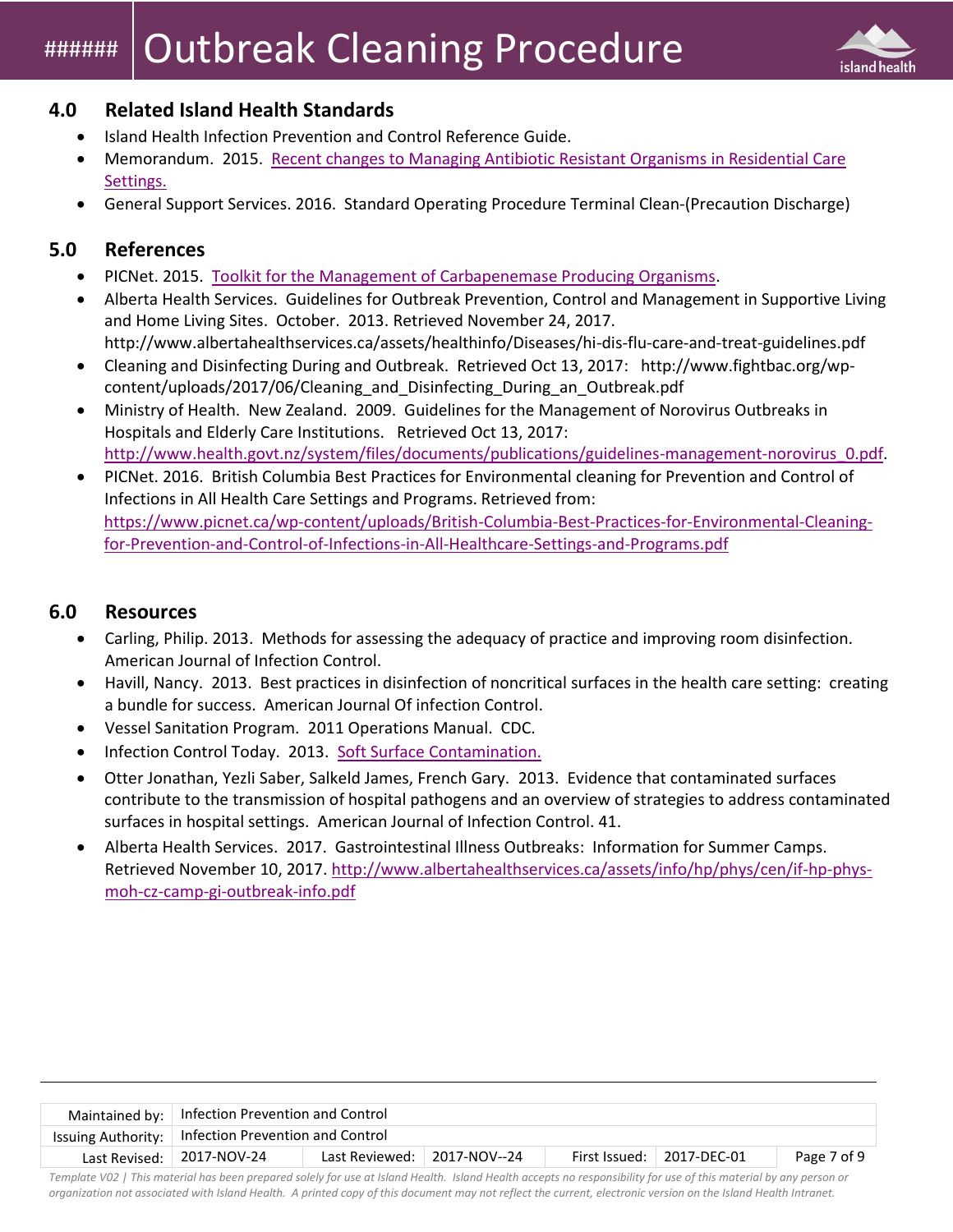

## **Appendix A: Patient Zones (represented by multiple circles)**



**Appendix B: Items Found to Harbour Microorganisms in the Health Care Environment**

| Examples of environmental items that have been shown to harbour microorganisms such as MRSA, VRE,<br>C.difficile, A. baumannii, RSV, influenza virus and others                                                                                                                                                                                                                                                       |                                                                                                                                                                                                                                                                                                                                                                                                                                                                                                   |                                                                                                                                                                                                                                                                                                                                                                                                                                            |  |  |  |  |  |  |
|-----------------------------------------------------------------------------------------------------------------------------------------------------------------------------------------------------------------------------------------------------------------------------------------------------------------------------------------------------------------------------------------------------------------------|---------------------------------------------------------------------------------------------------------------------------------------------------------------------------------------------------------------------------------------------------------------------------------------------------------------------------------------------------------------------------------------------------------------------------------------------------------------------------------------------------|--------------------------------------------------------------------------------------------------------------------------------------------------------------------------------------------------------------------------------------------------------------------------------------------------------------------------------------------------------------------------------------------------------------------------------------------|--|--|--|--|--|--|
| Bed <sup>67</sup><br>Bed frame <sup>68</sup><br>Bed linen <sup>42</sup><br>Bedpan/bedpan cleaner <sup>69</sup><br>Bed rail <sup>42, 69-71</sup><br>Bedside table <sup>71, 72</sup><br>Blood pressure cuff <sup>25, 42</sup><br>Call bell <sup>69, 71</sup><br>Chair $^{25,73}$<br>Clean gloves that have touched<br>room surfaces only <sup>74</sup><br>Computer keyboard <sup>30, 75-79</sup><br>Couch <sup>25</sup> | Door handle <sup>25, 42, 56, 69, 80, 81</sup><br>Electronic thermometer <sup>51, 82</sup><br>Faucet handle <sup>25</sup><br>Floor around bed <sup>68</sup><br>Hemodialysis machine <sup>25</sup><br>Hydrotherapy equipment <sup>58</sup><br>Infusion equipment <sup>42, 72</sup><br>Light switch <sup>56, 69</sup><br>Overbed table <sup>42</sup><br>Patient bathroom <sup>68</sup><br>Patient hoist/lift and sling <sup>68</sup><br>Pen <sup>83</sup><br>Phlebotomy tourniquet <sup>84, 85</sup> | Pillow/mattress <sup>28, 67, 86</sup><br>$Sink^{72}$<br>Stethoscope <sup>87-90</sup><br>Suctioning and resuscitation<br>equipment $^{72}$<br>Table, staff work table <sup>91</sup> /charting area<br>Telephone, mobile phones <sup>69, 71, 92, 93</sup><br>Television <sup>56</sup><br>Therapeutic and fluidized bed <sup>27, 50, 94</sup><br>Toilet/commode <sup>56, 69, 71</sup><br>Tourniquet <sup>95</sup><br>Ventilator <sup>72</sup> |  |  |  |  |  |  |

|                                                                                                                                                                                                                                | Maintained by:   Infection Prevention and Control                         |  |  |  |  |  |  |
|--------------------------------------------------------------------------------------------------------------------------------------------------------------------------------------------------------------------------------|---------------------------------------------------------------------------|--|--|--|--|--|--|
|                                                                                                                                                                                                                                | Issuing Authority:   Infection Prevention and Control                     |  |  |  |  |  |  |
| Last Revised: 2017-NOV-24                                                                                                                                                                                                      | Last Reviewed: 2017-NOV--24<br>First Issued:   2017-DEC-01<br>Page 8 of 9 |  |  |  |  |  |  |
| Tanalata 1709. I This material has here are accounted a labeled and the library thanks have been consecuted in the second library and consequences are a second as a second second and second and selling the second second se |                                                                           |  |  |  |  |  |  |